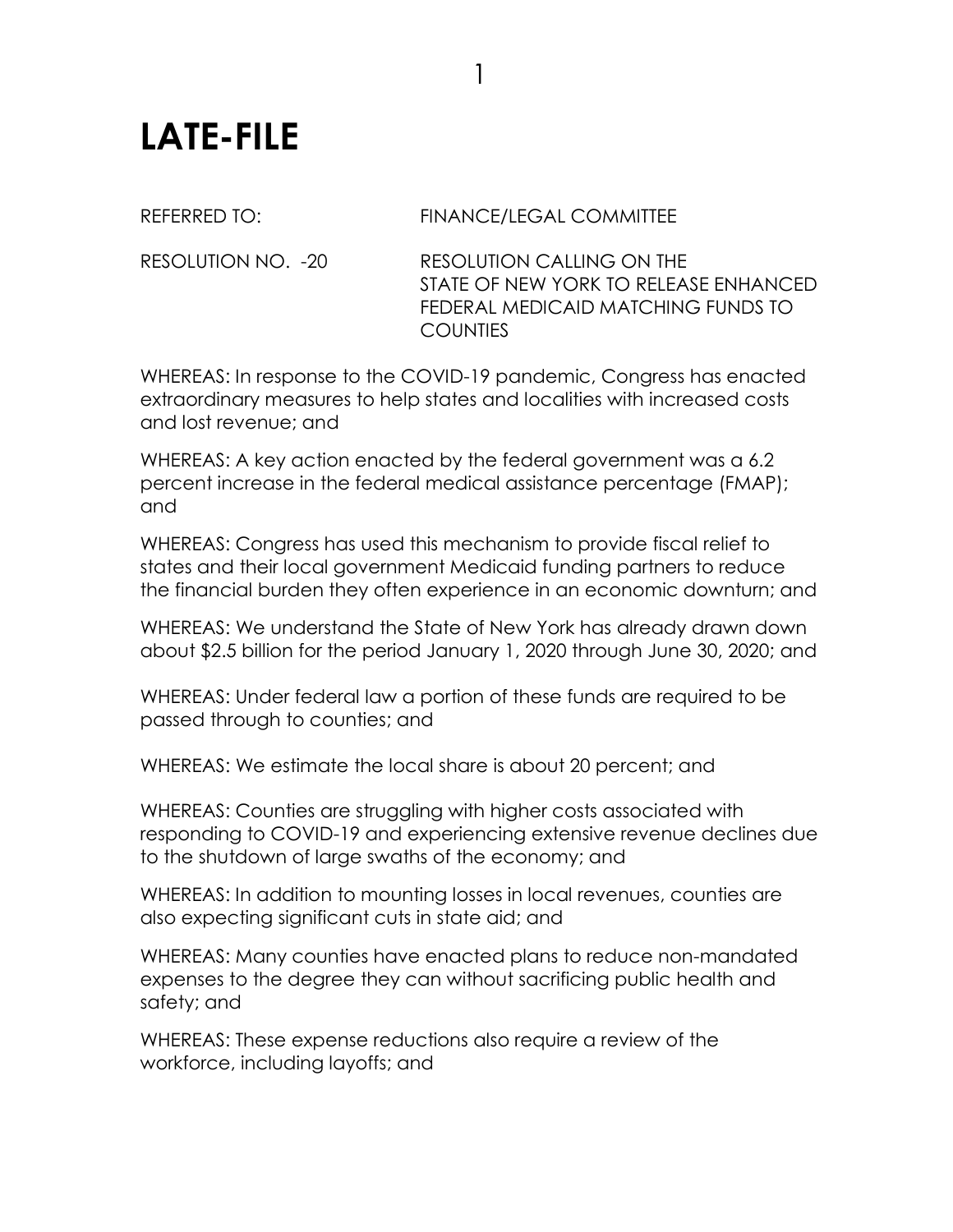WHEREAS: We project that each quarter of enhanced FMAP funding is worth hundreds of millions of dollars for counties; and

WHEREAS: The State has been holding three years of similar enhanced FMAP payments owed to counties under the Affordable Care Act that are worth hundreds of millions of dollars; therefore be it

RESOLVED: That the County of Tioga is requesting that the State immediately release the first quarter of enhanced Medicaid federal matching funds for the pandemic response to Tioga County to provide some partial fiscal relief to the current conditions; and be it further

RESOLVED: We request that the State provide a timeline to all counties on the release of the enhanced federal Medicaid matching funds related to the Affordable Care Act that have been withheld for years and the likely mechanism on how these funds will be delivered to counties; and be it further

RESOLVED: We understand the State is experiencing severe fiscal stress, as well, and we want to work cooperatively with the State to develop a plan on the release of the withheld federal enhanced Medicaid funds due to counties under the Affordable Care Act and future pandemic FMAP increased funding; and be it further

RESOLVED: That this resolution be sent to Governor Andrew M. Cuomo, the New York State Legislature, the New York State Congressional Delegation, the New York State Association of Counties, and all others deemed necessary and appropriate.